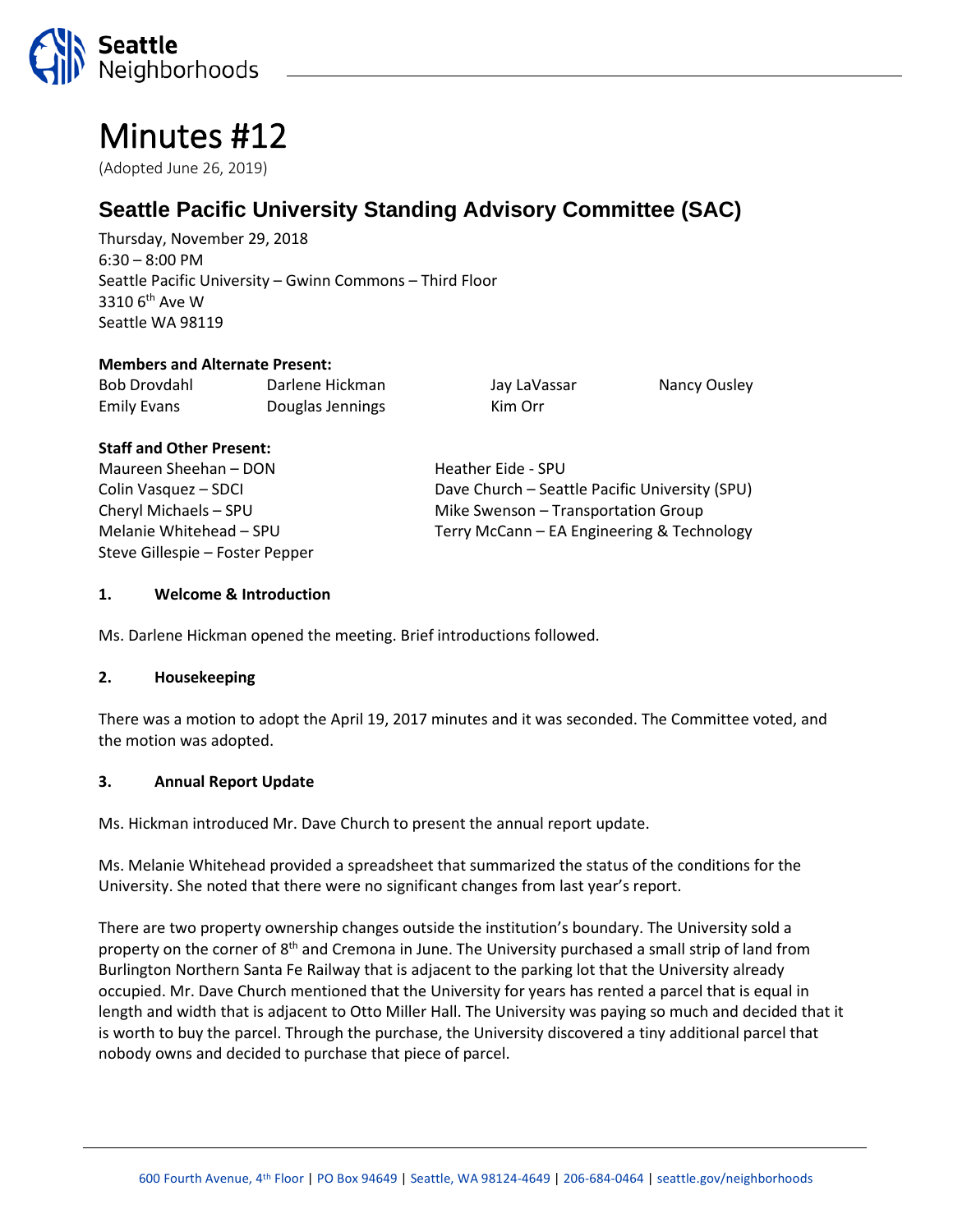Ms. Whitehead introduced Ms. Chery Michaels and Ms. Heather Eide to discuss the TMP (Transportation Management Plan).

Ms. Eide mentioned that SPU continues to meet the demand for carpools (3 to 5 riders) which is over 50 percent. The institution added additional bike racks on campus and is in the process of adding more bike storage next year. The enrollment for Zipcar has gone up by 10 percent and continues to garner interest for the program. Last year, King County Metro added two more direct bus routes (#3 and #4) that come directly to SPU. The University has seen more usage of these bus routes.

Ms. Whitehead mentioned that there are currently no active projects for the University during the reporting period.

Mr. Church mentioned the four-alarm fire that happened between Nickerson St. and Ship Canal. The cause of the fire was ruled as an arson by the Seattle Fire Department. The fire destroyed most of the business of Gascoigne Lumber. The University owned one building that was destroyed, which was occupied by Gascoigne Lumber. Gascoigne Lumber and the University partnered with an environmental company to do the clean-up. The University obtained a permit from the City of Seattle to demolish an unstable building. The University is in the process of identifying a contractor to complete the demolition. The University has no plans to build anything on the site and want to make sure that the site is safe. Any future plans about the site will be shared and communicated to this Committee.

Mr. Church mentioned that the University has been in dialog with the City of Seattle over the past couple years about the possibility of changing the existing land use code to allow major institution uses in the industrial zoned land north of the University's current MIO. The City encouraged the University to look at the various process that would allow the University to do so. Mr. Church introduced Mr. Steve Gillespie of Foster Pepper to briefly summarize the plan.

Mr. Gillespie mentioned that they are working with the City on behalf of the University to come up with a zoning tool for Major Institution uses that would allow placement of the MIO in industrial zones adjacent to north of Nickerson, south of the Ship Canal, between 3<sup>rd</sup> and 8<sup>th</sup>. The zoning code that is currently written allowed Major Institution use at buildings that existed in 1987. They have been in discussion with stakeholders, industrial land advocates, City Council, Queen Anne Community Council and several groups on how to address the needs of the institution while being sensitive to preserving industrial land for industrial uses.

The conversation began 2015/2016, and the target direction was a text amendment to tweak language of the zoning code to allow a Major Institution to use in these blocks of land. In the spring of 2017, the executive staff encouraged the University to seek an amendment to the comprehensive plan as well as a zoning amendment. The effect of the comprehensive plan amendment would mean that the properties would remain designated as industrial. There will be no changes on what is allowed on the properties.

The corresponding text amendment will allow Major Institution uses and an establishment of a MIO at the conclusion of a MIMP process. Mr. Church mentioned that it does not move the boundary, but it allows the University to have a conversation if the path it chooses is to start a new MIMP process. This will provide a good indication which directions the University may propose moving its boundaries. The University has been selling land to the south outside the MIO. Mr. Gillespie added that having this amendment in place allows the University to ask the question to plan for Major Institution uses and development standards in the area. He noted that without the amendment, the University cannot even ask the question.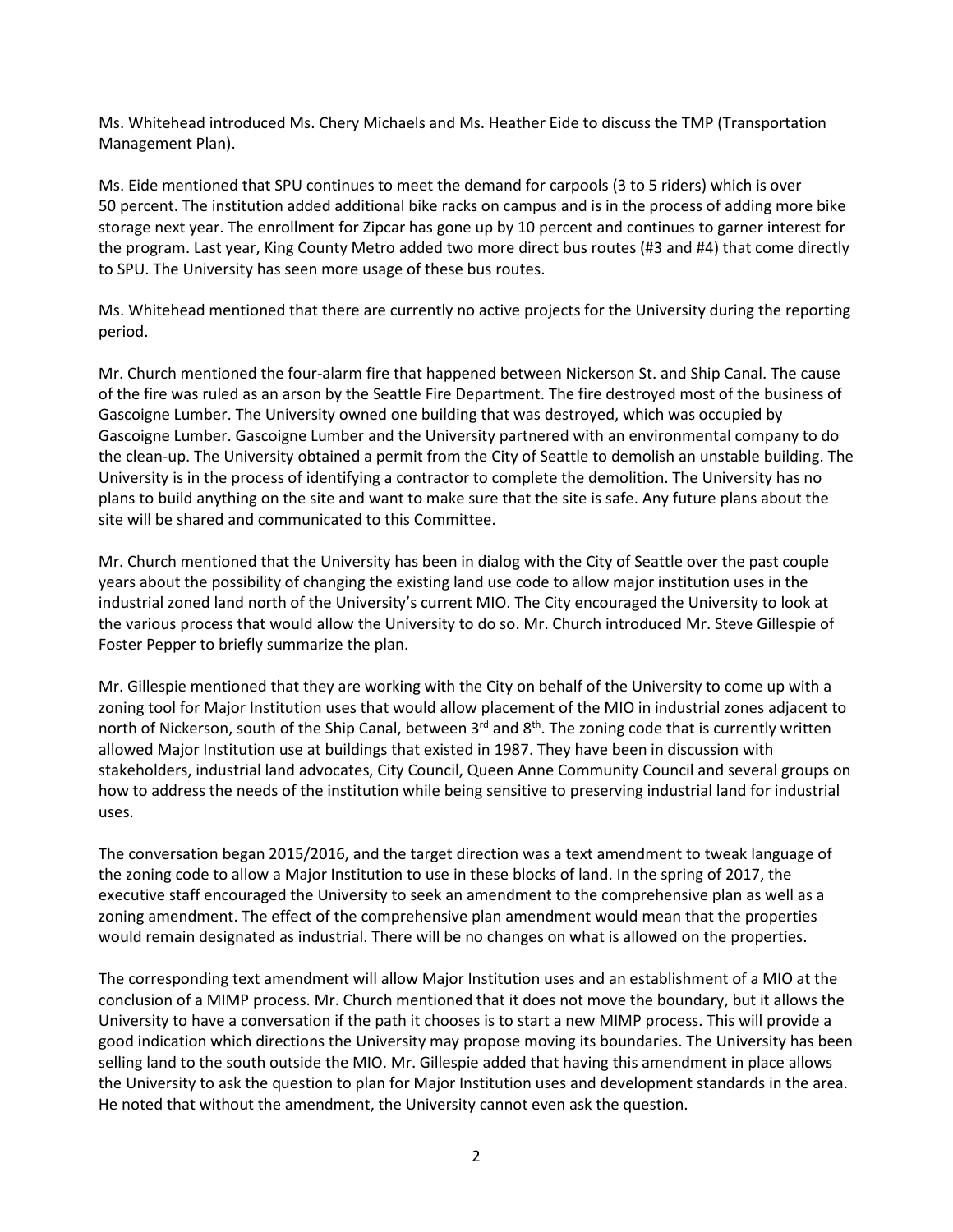Mr. LaVassar commented that they have suggested in the original MIMP process about moving the boundary but because they were told that there will be high paying shoreline jobs that will be moving in the area it was not an option for moving the boundary.

Mr. Church said if the Committee would like to make a comment about what the institution has been asking the City to consider, he would welcome the comment. Mr. Gillespie noted that when he talked to the North Industrial Association and several other key players, the message he received is that they are concerned about the industrial land, but they like the University, and agree that the land will be better served as an institutional land.

The Planning and Land Use Zoning Committee will be discussing this on Wednesday and the full City Council could take up the proposal as soon as the second week of December.

## **4. Public Comments**

Ms. Hickman opened the discussion for public comments.

#### *(Editor's Note: The comments shown below are summaries of statements provided. They are not transcriptions and have been shortened and edited to include the major points raised. Full comments are retained in the files in voice recording (.mp3) form)*

**Comments from Mr. Tom Schmitt**: Mr. Schmitt is a neighbor and he commented about the property across from the cemetery and if the institution is purchasing the property.

Mr. Church mentioned that the cemetery put a piece of property for sale where their maintenance shed and surplus soil operations were located. The cemetery sold that property to a party who resold it to a developer, G Projects. The institution considered making an offer since it is within the MIO and decided not to pursue. G Projects discussed with the institution about their future development plans. He added that there is nothing happening between G Projects and the institution.

Mr. LaVassar commented about putting the light along the pathway of the canal since it is very dark and dangerous, and Mr. Church noted that someone vandalized through the electric wire and stole the copper wires. The university is trying to get a permit from SDOT and re-establish the lighting.

#### **5. Committee Deliberation**

Ms. Hickman opened the discussion for committee deliberation.

Ms. Sheehan called the Committees attention to a letter SPU received from SDCI. SDCI reviews the annual report along with SDOT and DON to make sure that the institution is reporting on what they are supposed to. The letter that was sent includes comments from SDCI and SDOT. The goal is to have additional answers on whether they are meeting the SOV rate they were asked to meet. These departments will work collaboratively with SPU to ensure they are meeting its goal.

Mr. Church commented that they received and are reviewing the letter and will have its response by the end of January to address the transportation issues. He added that the institution came close to meeting its goal. He noted that the loss of the Route 17 bus and the establishment of Routes 3 and 4 took awhile for